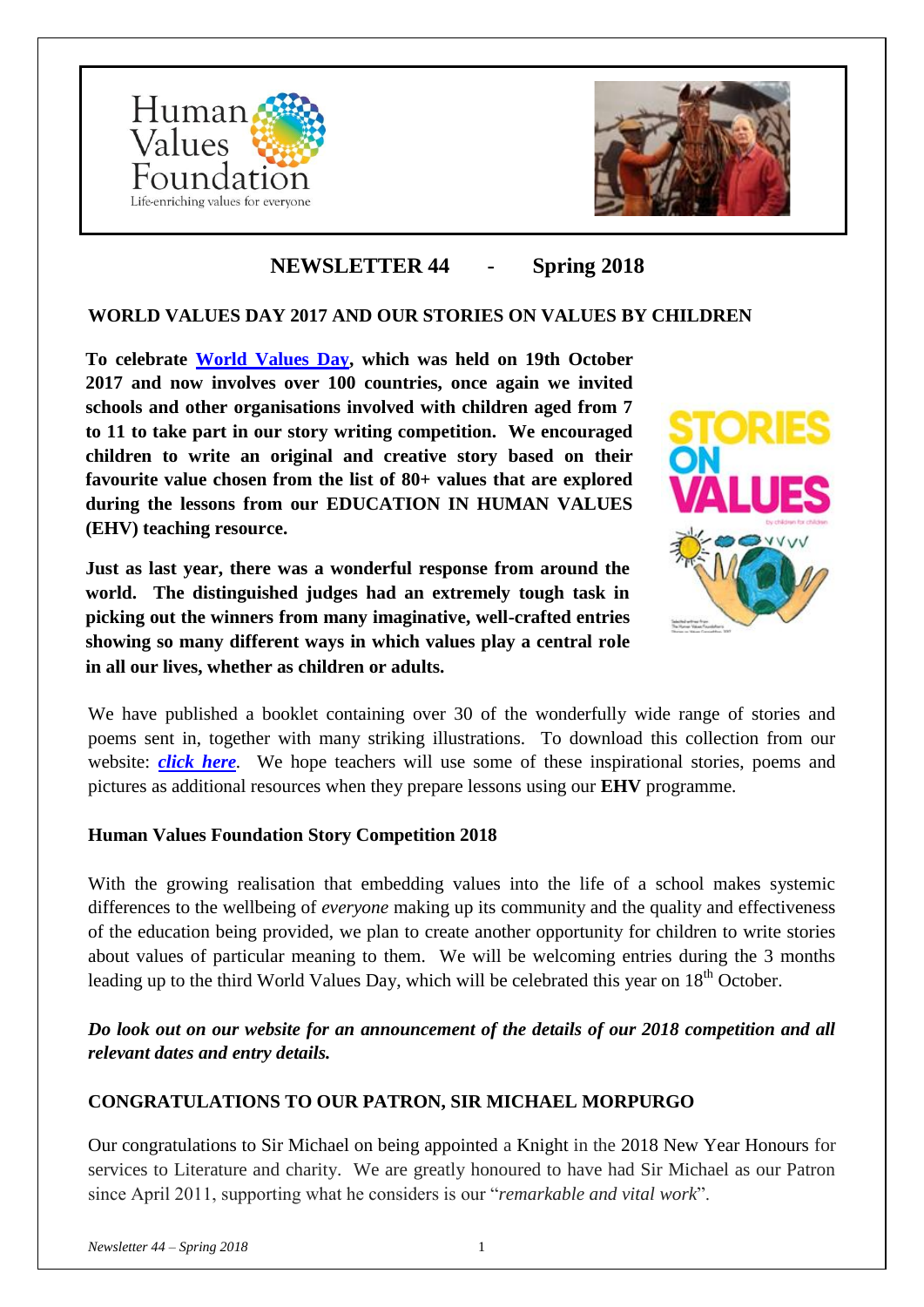# **VALUES IN ACTION – NURTURING 'VALUES LITERACY'**

The late June Auton was a significant pioneer of values education in the UK, having spent about three years developing and then piloting in the primary school where she taught, the highly effective EDUCATION IN HUMAN VALUES programme that she used to launch the Human Values Foundation in August 1995.

Since then, around the world various movements have been springing up with the intention of providing a more insightful, holistic approach to education that better meets the needs of the emerging generation and equips them with competencies to flourish and succeed both during their school careers and as our exponentially changing world evolves.

For some schools, the intense focus on academic achievement is squeezing out of their timetables, the equally important development of essential life skills, as evidenced by the growing concern about the state of the mental, physical, emotional and social state of countless young people today. Bearing in mind the lack of opportunities for teachers' values education training, here is a table with our 10-steps suggestions to help nurture values literacy throughout a school community.

### **10 STEPS TO DEVELOPING VALUES LITERACY IN A SCHOOL**

1. **ADOPT** a whole-school approach to valuing what's important about life.



Inner

Voice

Outer

Voice

**Authentic Self** 

- 2. **BUILD** and integrate a balanced curriculum that that helps to foster growth mindsets.
- 3. **CREATE** a safe, supportive, cohesive environment.
- 4. **DEVELOP** strategies that promote everyone's holistic growth so they flourish.
- 5. **EDUCATE** everyone about the empowering effects of well-chosen values.



- 7. **HELP** everyone experience the joys of a values-led life.
- 8. **PROVIDE** information that nurtures everyone's wellbeing.
- 9. **SUPPORT** good mental, physical, emotional, social and spiritual life skills.
- 10. **WORK** with others to provide early, effective interventions if needed.











It is encouraging that, just as we have always been motivated by what is valued about life and as human beings, ever more researchers, educators, teachers, parents, schoolchildren themselves, positive psychologists, agents of change, conservationists and other stakeholders are being inspired to collaborate and thereby open up pathways to systemic improvements in education.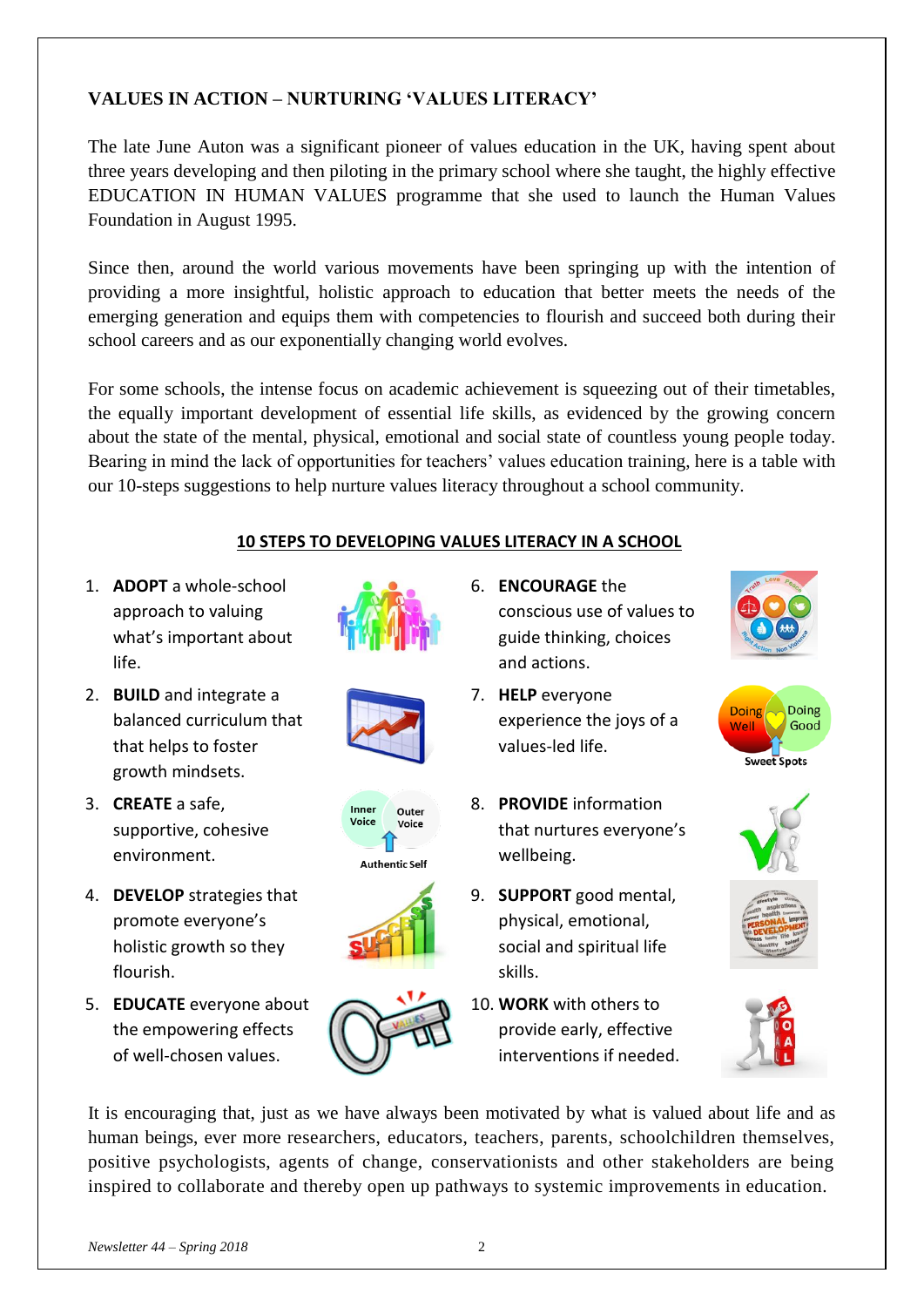Understanding the empowering effects of '*values literacy*' is spawning an increasingly conscious use of carefully chosen values to positively impact the operations of governments, businesses, public services, schools, charities, families and many other organisations and groups as well as individuals from all walks of life around the world.

For example, following the disastrous loss of trust and confidence in the professional standards, ethics, integrity and honesty of many people associated with the global financial crisis a decade ago, a [Banking and Finance Oath](http://www.thebfo.org/The-Oath) is now being promoted by many major banks and financial institutions in Australia, founded on a shared belief in the inherent 'good' of the banking and finance industry. While various surveys have indicated persistently low levels of public trust in the integrity and ethical standards of those who are in this profession, the Oath is a pledge whereby individuals publicly commit to helping improve confidence in the sector and re-building trust more widely. They are determined to show the way by re-asserting the moral and ethical foundation of their industry beyond regulation, compliance and any professional standards and by broadening expectations of behaviour.

### **The Banking and Finance Oath to which individuals, desirous of improvement, commit**

#### *Trust is the foundation of my profession.*

*I will serve all interests in good faith. I will compete with honour. I will pursue my ends with ethical restraint. I will help create a sustainable future. I will help create a more just society. I will speak out against wrongdoing and support others who do the same. I will accept responsibility for my actions.*

*In these and all other matters; My word is my bond.*

This initiative is sparking discussion and could pave the way for people in other countries and other occupations to follow suit.

### **PROGRESS WITH OUR AMBITIOUS "EHV" UPGRADE PROJECT**

For some years we have been building up our financial reserves in order to embark on an upgrade of our EDUCATION IN HUMAN VALUES programme that has been so effective in developing life skills that enable children aged 4 to 11 to flourish and look after their wellbeing, including their physical and mental health and the quality of their relationships. A myriad of social changes are taking place, technology is rapidly advancing, pictures are very powerful for the 'visual generation' and it's becoming ever clearer that values-led organisations, including schools, are now far clearer about the positive systemic differences that occur when the consideration of shared and personal values is an integral part of day-to-day operations and plans for the future.

When school subjects being taught are looked at through a values lens, there is an enlightening awareness of just how values have shaped the PAST, how they are influencing the PRESENT and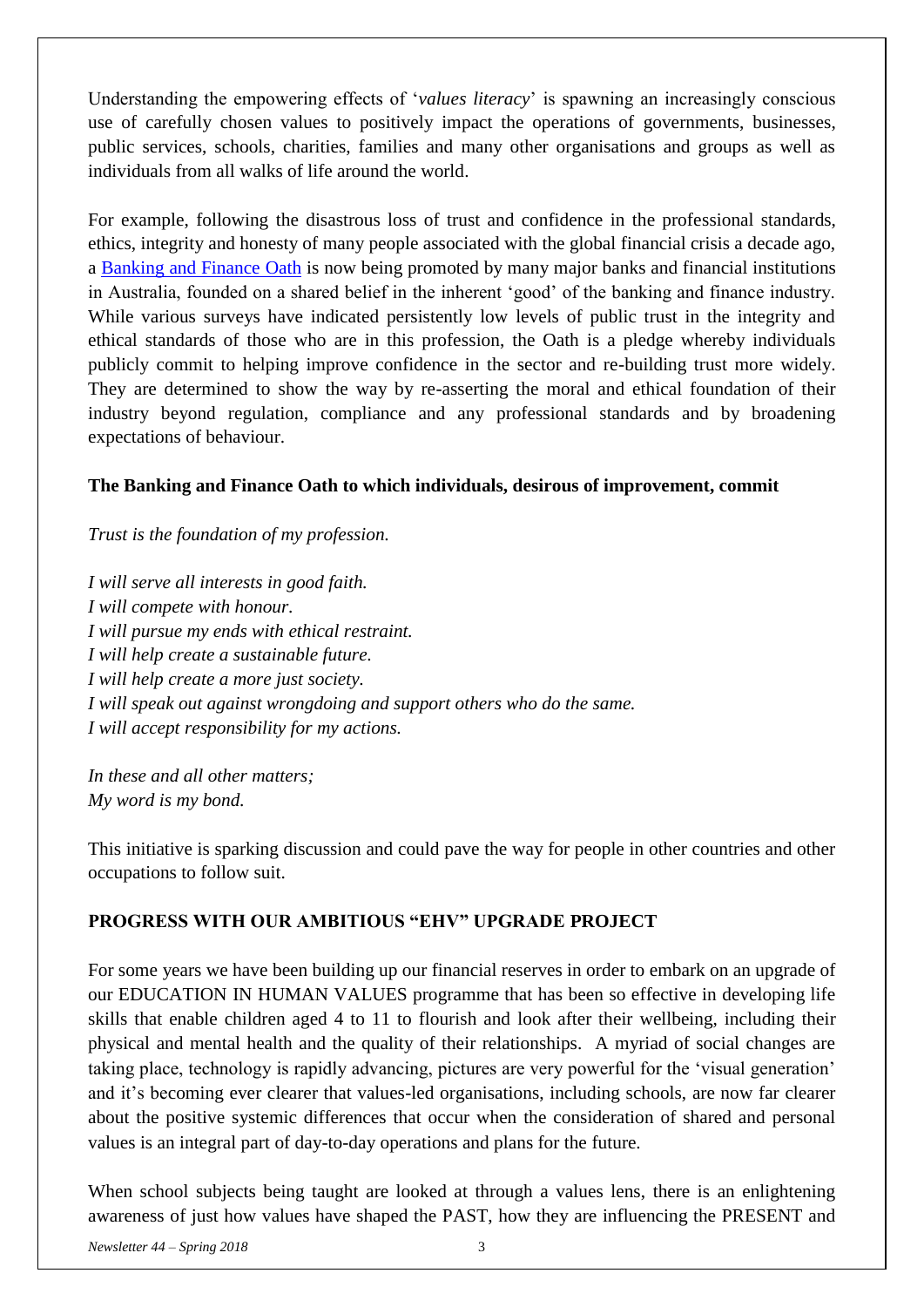which ones will help to achieve the desired FUTURE. Excitement mounts with such realisations and individuals feel empowered by the quality of their values-based thinking, decision-making and actions.

We have been piloting some of the new, multi-media EHV lessons in schools in London and the reception from both teaching staff and children has been extremely encouraging. As one teacher remarked, "I can't think why any school would not use this new programme" and children's comments are equally favourable, including excitement about the substance of the lessons: "It's not a test!" and "You're allowed to choose what you want!"

As this project is such a major expense and undertaking, we have made available on the website, a little [appeal booklet](http://www.humanvaluesfoundation.com/uploads/6/8/7/0/68703775/hvf-appeal_to_upgrade_ehv.pdf) and would very much appreciate whatever support you can give us.

## **DONATIONS**

The HVF has survived because of our generous supporters. Many young children and teenagers today, who are suffering from emotional and social pressures and experiencing intolerable stress levels at school and in their home environments, would benefit enormously from learning about values and how to consciously use life-enhancing ones so that they can make the most of themselves each day throughout their school careers and subsequently.

As ever, we are extremely grateful to our magnificent and committed supporters, who enable us to continue to provide highly effective teaching resources that help to bring about deep, meaningful and timely changes to the lives of thousands of youngsters to the delight of the children themselves as well as their teachers, parents and carers. A number of donors wish to remain anonymous but we would like to express our gratitude to each of you for your wonderfully kind financial support.

We are especially grateful for the annual subscriptions from our loyal Members and Friends and the encouraging donations we have received from Tim Baker, Kevin and Jill Bell, Jacqueline Clark, Brenda and Norman Clark, Louise Collins, Bob and Mary Greenhead, Don and Mary Greenwood, Mike Heelan, Rita Jefferies, Linda Jones, Rosemary Lipscomb, Tim Lipscomb, Anamika Maharaj, Liliana Mandal, Adrian Price, Mike Roberts, Thelma Selby, Geoffrey and Ann Steinberg, Nigel Shamash and Polly Stone.

We are also greatly indebted once again to a wonderfully generous member of a family trust and to the trustees of The Allen Charitable Trust for continuing to assist us, and to the trustees of the Joan Ainslie Charitable Trust.

Please encourage your friends, family members, colleagues and others to visit our website and make a donation so that the HVF can make further uplifting contributions to the quality of teaching and mentoring for young people. Such support makes real differences to the rounded development of children, enabling them to be happy and healthy and mature into fulfilled adults.

We much appreciate each and every one of our kind supporters. Life membership of the Foundation is £400 for 20 years, which, if Gift Aided, is worth £500 to us. If you would like to